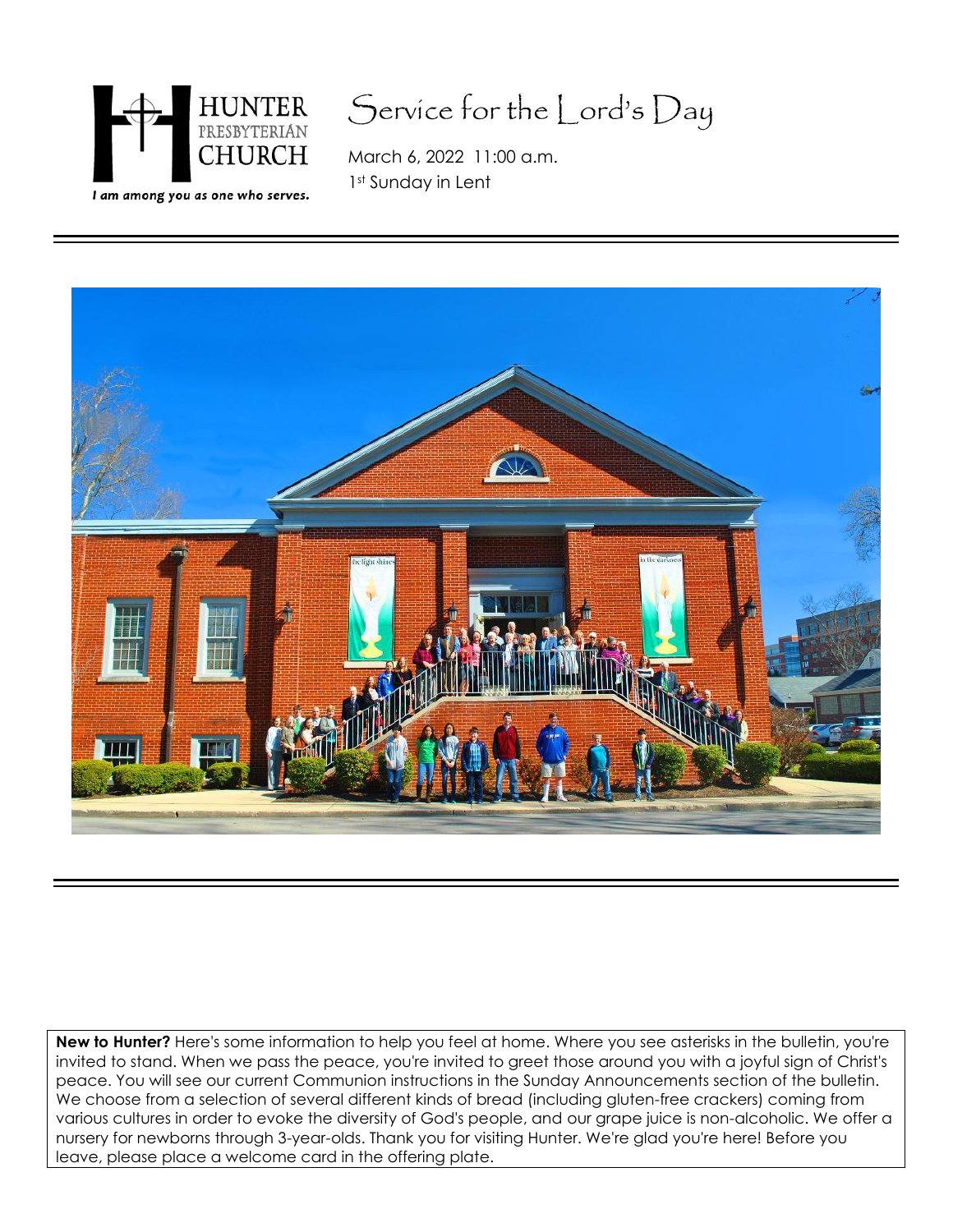## GATHERING AROUND THE WORD

|                                                                                                                                                  | LUI WYSTA WYSTAI YP                                                                                                                                                                                                                                                                                                                                                                                                                                                                                                          |                   |
|--------------------------------------------------------------------------------------------------------------------------------------------------|------------------------------------------------------------------------------------------------------------------------------------------------------------------------------------------------------------------------------------------------------------------------------------------------------------------------------------------------------------------------------------------------------------------------------------------------------------------------------------------------------------------------------|-------------------|
| Prelude                                                                                                                                          | Chorale Prelude on "Christ, Lamb of God" BWV 619                                                                                                                                                                                                                                                                                                                                                                                                                                                                             | J.S. Bach         |
| Welcome & Announcements                                                                                                                          |                                                                                                                                                                                                                                                                                                                                                                                                                                                                                                                              |                   |
| <i>*Call to Worship</i>                                                                                                                          |                                                                                                                                                                                                                                                                                                                                                                                                                                                                                                                              |                   |
| The journey begins.<br>May our feet find the way of Holiness.<br>We walk forward humbly led by the Spirit.<br>We walk in the footsteps of Jesus. |                                                                                                                                                                                                                                                                                                                                                                                                                                                                                                                              |                   |
| Adorning the Lenten Tree                                                                                                                         |                                                                                                                                                                                                                                                                                                                                                                                                                                                                                                                              |                   |
| *Hymn 783                                                                                                                                        | "When We Are Tested"                                                                                                                                                                                                                                                                                                                                                                                                                                                                                                         | ANGELS OF HEALING |
| <b>Prayer of Confession</b>                                                                                                                      |                                                                                                                                                                                                                                                                                                                                                                                                                                                                                                                              |                   |
|                                                                                                                                                  | Lord as we go, walk with us. Where we stray redirect us. Where we lose our way restore the path.<br>When our hearts are weary and our strength depleted renew us heart and soul. You are the way, the<br>truth, the life. Guide us in the way we are to go, the way of humility, faith and service. We are prone<br>to wander, Lord, lose our way and fall short of the goal you set before us. Take us by the hand and<br>lead us in Your holy way that we may arrive at last to a safe rest and Your eternal victory. Amen |                   |
| (moment for silent reflection)                                                                                                                   |                                                                                                                                                                                                                                                                                                                                                                                                                                                                                                                              |                   |
| Hymn $#434$                                                                                                                                      | "Restore in Us, O God"<br>(Vs. 1)                                                                                                                                                                                                                                                                                                                                                                                                                                                                                            | <b>BAYLOR</b>     |
| <b>Assurance of Grace</b>                                                                                                                        |                                                                                                                                                                                                                                                                                                                                                                                                                                                                                                                              |                   |
| <i>*Passing of the Peace</i>                                                                                                                     |                                                                                                                                                                                                                                                                                                                                                                                                                                                                                                                              |                   |
| May the peace of our Lord Jesus Christ be with you all.<br>And also with you.                                                                    |                                                                                                                                                                                                                                                                                                                                                                                                                                                                                                                              |                   |
|                                                                                                                                                  | HEARING THE WORD                                                                                                                                                                                                                                                                                                                                                                                                                                                                                                             |                   |
| Prayer for Illumination                                                                                                                          |                                                                                                                                                                                                                                                                                                                                                                                                                                                                                                                              |                   |
| Reading from the New Testament                                                                                                                   | Psalm 42: 1-5                                                                                                                                                                                                                                                                                                                                                                                                                                                                                                                | (O.I., p. 515)    |
| Reading from the New Testament                                                                                                                   | John 4: 5-15                                                                                                                                                                                                                                                                                                                                                                                                                                                                                                                 | (N.T., p. 94)     |
| Holy Wisdom, Holy Word. Thanks be to God.                                                                                                        |                                                                                                                                                                                                                                                                                                                                                                                                                                                                                                                              |                   |
| Message                                                                                                                                          | "Where to begin"                                                                                                                                                                                                                                                                                                                                                                                                                                                                                                             | Ray Mendenhall    |
|                                                                                                                                                  | RESPONDING TO THE WORD                                                                                                                                                                                                                                                                                                                                                                                                                                                                                                       |                   |
| Prayers of the People                                                                                                                            |                                                                                                                                                                                                                                                                                                                                                                                                                                                                                                                              |                   |
| Presenting Our Tithes & Offerings                                                                                                                |                                                                                                                                                                                                                                                                                                                                                                                                                                                                                                                              |                   |
| <b>Special Music</b>                                                                                                                             | "Give ear unto my prayer"                                                                                                                                                                                                                                                                                                                                                                                                                                                                                                    | Jacob Arcadelt    |

Prayer of Thanksgiving & Dedication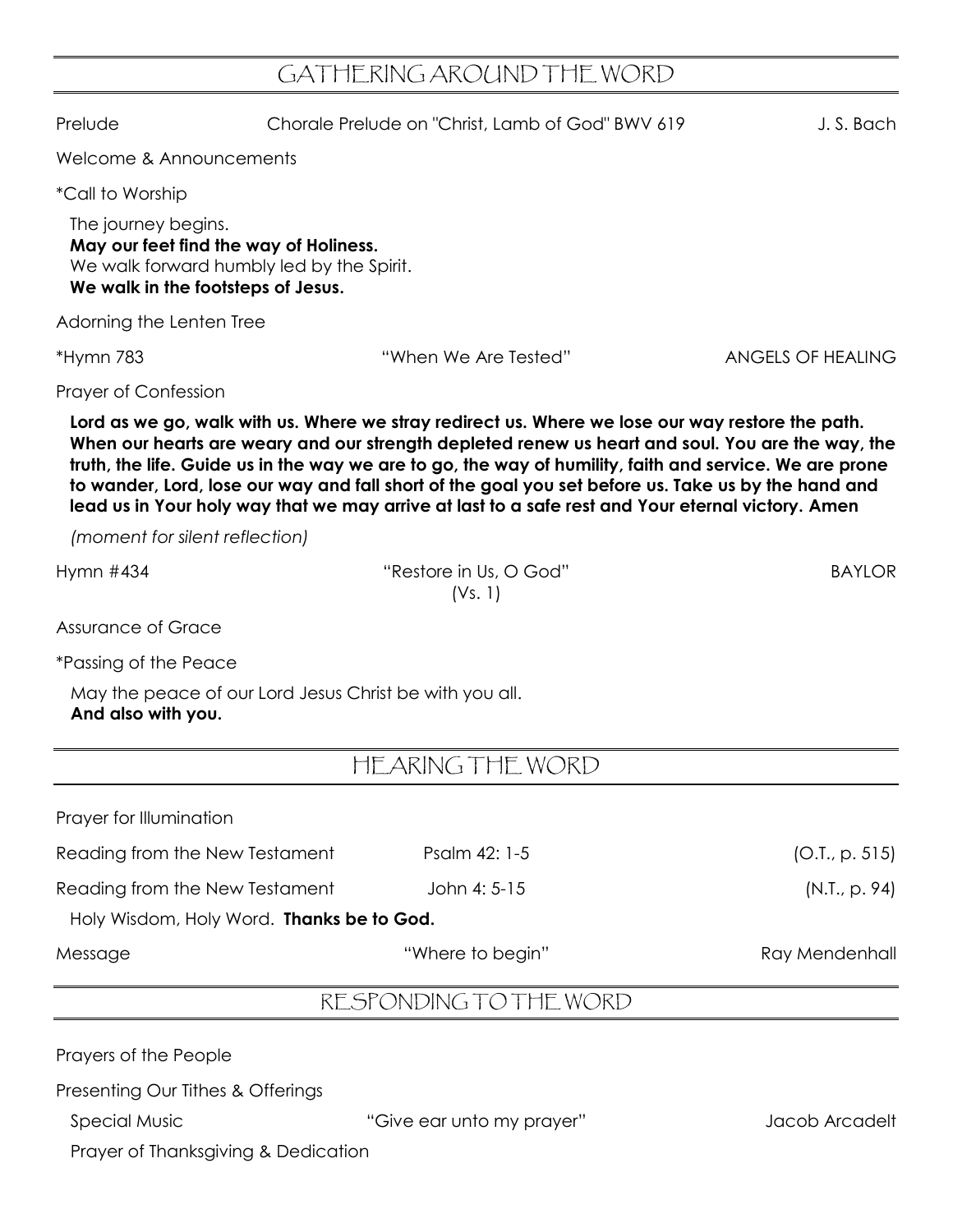| The Lord's Supper                                                                                                                                                                         |                                                                                                                                                                       |                    |
|-------------------------------------------------------------------------------------------------------------------------------------------------------------------------------------------|-----------------------------------------------------------------------------------------------------------------------------------------------------------------------|--------------------|
| Invitation to the Lord's Table                                                                                                                                                            |                                                                                                                                                                       |                    |
| <b>Great Thanksgiving</b>                                                                                                                                                                 |                                                                                                                                                                       |                    |
| The Lord be with you!<br>And also with you!<br>Lift up your hearts.<br>We lift them to the Lord.<br>Let us give thanks to the Lord our God.<br>It is right to give our thanks and praise. |                                                                                                                                                                       |                    |
| Let us pray                                                                                                                                                                               |                                                                                                                                                                       |                    |
|                                                                                                                                                                                           | therefore we praise you, joining our voices with all creation.                                                                                                        |                    |
| Hymn #569                                                                                                                                                                                 | "Holy, Holy, Holy"                                                                                                                                                    | <b>SANCTUS</b>     |
| The Prayer continues<br>Let us declare the great mystery of our faith:                                                                                                                    | Hosanna in the highest. Blessed is the One who comes in the name of the Lord.<br>Hosanna in the highest.<br>Christ has died. Christ is risen. Christ will come again. |                    |
| The Prayer continues                                                                                                                                                                      |                                                                                                                                                                       |                    |
| Words of Institution                                                                                                                                                                      |                                                                                                                                                                       |                    |
| Prayer after Communion                                                                                                                                                                    |                                                                                                                                                                       |                    |
| *Hymn 803                                                                                                                                                                                 | "My Shepherd Will Supply My Need"                                                                                                                                     | <b>RESIGNATION</b> |
| *Charge & Benediction                                                                                                                                                                     |                                                                                                                                                                       |                    |
| *Hymn 568                                                                                                                                                                                 | "Amen"                                                                                                                                                                | AMEN (Haugen)      |
| Postlude                                                                                                                                                                                  | "Savior, When in Dust to You"                                                                                                                                         | arr. Paul Manz     |
| Depart in Peace                                                                                                                                                                           |                                                                                                                                                                       |                    |
| *Please stand as you are able.                                                                                                                                                            |                                                                                                                                                                       |                    |

Household Prayer: Almighty God, your Son fasted forty days in the wilderness, and was tempted as we are but did not sin. Give us grace to direct our lives in obedience to your Spirit, that as you know our weakness, so we may know your power to save; through Jesus Christ our redeemer, who lives and reigns with you in the unity of the Holy Spirit, one God, now and forever. Amen.